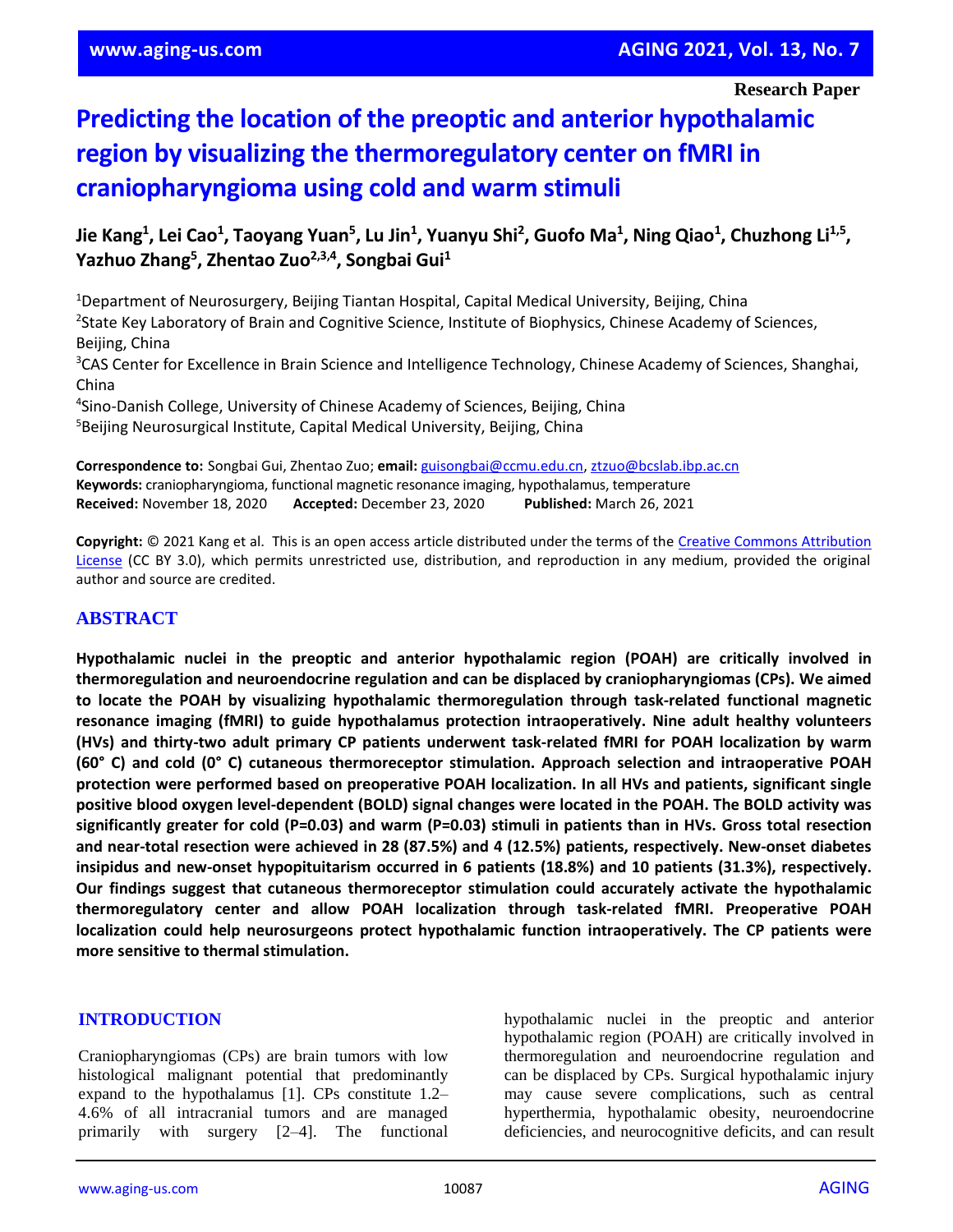in poor postoperative quality of life [1, 4–6]. A preoperative evaluation of the location of the hypothalamus is critical to avoid surgical hypothalamic injury in patients with CPs [7].

The small size of the hypothalamus still renders locating its nuclei a challenge preoperatively. In recent years, functional magnetic resonance imaging (fMRI) has provided an indirect but non-invasive modality for measuring changes in neuronal activity levels in the brains of awake subjects. Rather than measuring neuronal spiking activity, this technique measures a vascular correlation of neuronal activity and the blood oxygen level-dependent (BOLD) signal [8]. Highresolution fMRI images can be used to measure small changes in blood flow that occur with brain activity [9].

The POAH contains preoptic, supraoptic, and paraventricular nuclei and is critically involved in thermoregulation and neuroendocrine regulation [10]. In this study, we aimed to locate the POAH by stimulating cold and warm cutaneous thermoreceptors using taskrelated fMRI and evaluate the mode of the functional hypothalamic BOLD response to cold and warm stimuli. Based on the location of the activated POAH in patients with CPs, we could select an appropriate surgical approach preoperatively and protect the structure and function of the hypothalamus intraoperatively.

# **RESULTS**

# **Participant characteristics**

From July 2019 to June 2020, 9 HVs and 32 patients with primary CPs participated in this study. The baseline HV characteristics are shown in Table 1. The average patient age was  $27.5 \ (\pm 2.1)$  years, ranging between 25 and 32 years. The detailed demographic and clinical characteristics of the 32 patients with CPs are summarized in Table 2. In total, 30 patients (93.8%) had vision impairment. Among them, 6 patients had visual acuity loss only, 7 patients had visual field defects only, and 17 patients had both visual acuity loss and visual field defects. Additionally, 21 patients (65.6%) had a headache, 20 patients (62.5%) suffered from endocrine defects, and 4 patients (12.5%) had nausea. All patients underwent surgery with the EEA for CPs in our institution. Overall, 26 patients (81.3%) were diagnosed with adamantinomatous CP, and 6 patients (18.7%) were diagnosed with papillary CP.

# **fMRI results of hypothalamic activity**

In all HVs, the significant functional hypothalamic BOLD response area was located in the anterior hypothalamus, and both the cold and warm stimuli produced a significantly positive BOLD signal at the same location. Therefore, the region was speculated to be the POAH (Figure 1A). The time course of activation was similar for both warm and cold stimuli. No significant difference in the BOLD percentage signal change was found between the cold and warm stimuli  $(P=0.994)$  (Figure 1B). Based on the BOLD response of the activated position, the location of the POAH was confirmed.

In all patients with CPs, both the cold and warm stimuli also generated a significantly positive BOLD signal, and the significant single functional hypothalamic BOLD signal response around the tumor was distinguished (Figure 1C). Based on the location of the BOLD responses, the POAH was found to be pushed to the anterosuperior (n=5, 15.6%), posterosuperior (n=11, 34.4%), left (n=4, 12.5%), and right (n=12, 37.5%) areas of the tumor (Table 3). The time course of activation was also the same for both warm and cold stimuli. No significant difference in the BOLD percentage change was found between cold and warm stimuli  $(P=0.895)$ (Figure 1D).

We compared the beta scores of warm and cold stimuli between patients and HVs. The beta score is the average strength of the BOLD signal caused by stimulation for a period of time. The BOLD activity of the patients was found to be significantly higher than that of the HVs with both cold  $(P=0.03)$  and warm  $(P=0.03)$  stimuli (Figure 1E).

# **Surgical treatment**

Different surgical strategies were applied based on the preoperative location of the POAH. The CPC approach was applied in 30 patients, and the EETLT approach combined with the CPC approach was applied in 2 patients. Among all 32 patients, gross total resection (GTR) of the tumor was achieved in 28 patients (87.5%), and near-total resection (NTR) was achieved in 4 patients (12.5%). No significant difference of the rate of GTR was identified among the 4 groups classified by the preoperative location of the POAH (left: 75% [3/4]; right: 91.7% [11/12]; posterosuperior: 90.9% [10/11]; anterosuperior: 80% [4/5]). In our group of cases, the complete pituitary stalk was preserved in 9 patients (28.1%), part of the pituitary stalk was preserved in 14 patients (43.8%), and the pituitary stalk was not preserved in 9 patients (28.1%).

# **Complications**

Only one patient developed central hyperthermia on the first day after the operation (the highest body temperature was 39.5° C). During the follow-up period, new-onset diabetes insipidus occurred in 6 (18.8%) patients, and new-onset hypopituitarism occurred in 10 (31.3%)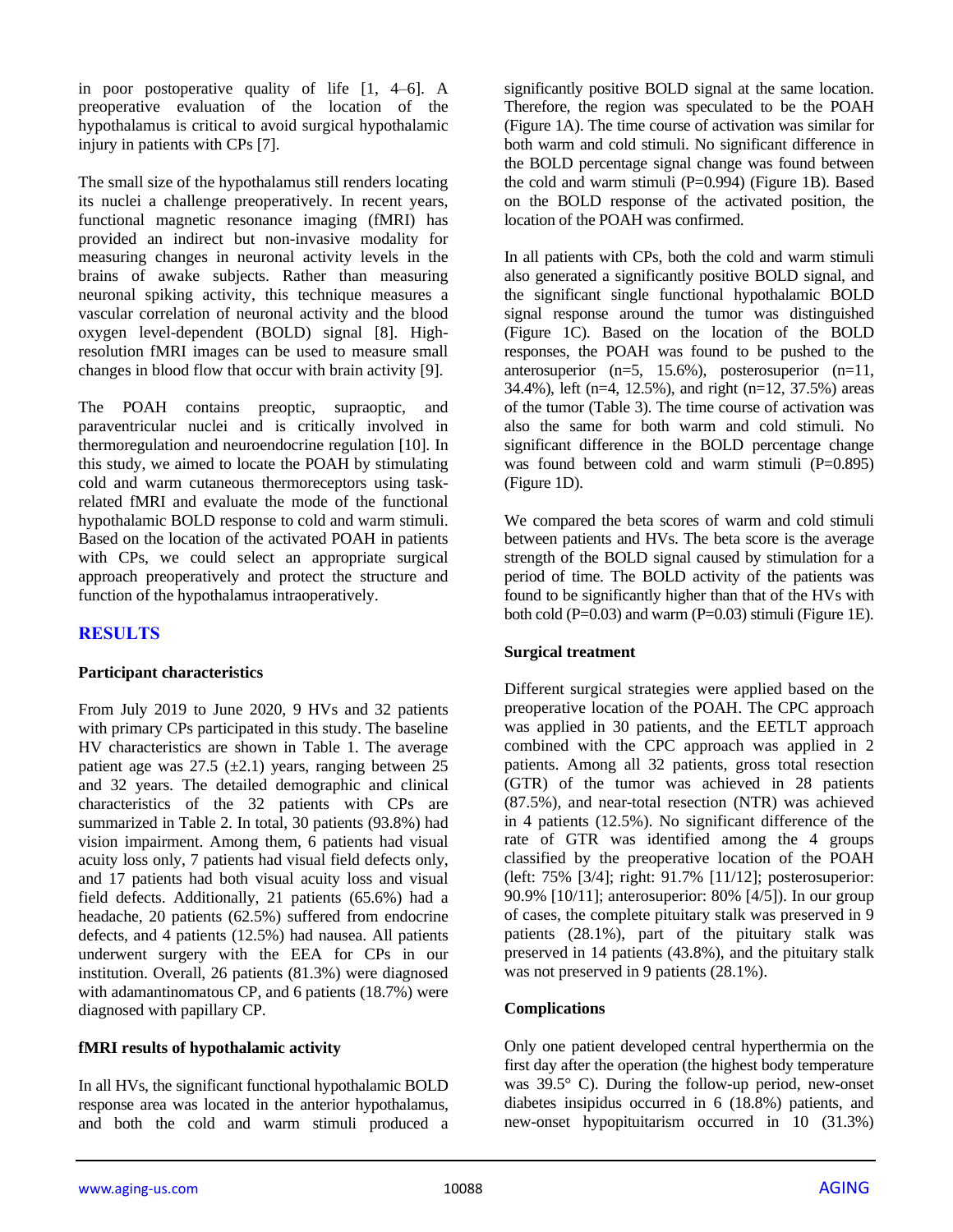| <b>Variables</b> | Values          |  |  |
|------------------|-----------------|--|--|
| Age, y           |                 |  |  |
| Median           | 27              |  |  |
| $Mean \pm SD$    | $27.5 \pm 2.1$  |  |  |
| Sex              |                 |  |  |
| Male             | 4 (44.4%)       |  |  |
| Female           | 5(55.6%)        |  |  |
| Height, m        |                 |  |  |
| Median           | 1.72            |  |  |
| $Mean + SD$      | $1.7 \pm 0.1$   |  |  |
| Weight, kg       |                 |  |  |
| Median           | 65.0            |  |  |
| $Mean + SD$      | $68.1 \pm 19.5$ |  |  |
| BMI, $kg/m2$     |                 |  |  |
| Median           | 23.1            |  |  |
| Mean $\pm$ SD    | $23.8 \pm 0.1$  |  |  |

**Table 1. Healthy volunteers characteristics.**

**Table 2. The demographic and clinical characteristics of patients.**

| Variable                       | <b>Patients</b> |  |  |  |
|--------------------------------|-----------------|--|--|--|
| Number                         | 32              |  |  |  |
| Sex, no. $(\%)$                |                 |  |  |  |
| Male                           | 14 (43.8)       |  |  |  |
| Female                         | 18 (56.2)       |  |  |  |
| Age in years                   |                 |  |  |  |
| Median                         | 43.5            |  |  |  |
| $Mean \pm SD$                  | $40.1 \pm 14.1$ |  |  |  |
| Main complaint, no. (%)        |                 |  |  |  |
| Vision impairment              | 30 (93.8)       |  |  |  |
| Visual acuity defect           | 6(18.8)         |  |  |  |
| Visual field defect            | 7(21.9)         |  |  |  |
| Visual acuity and field defect | 17(53.1)        |  |  |  |
| Headache                       | 21(65.6)        |  |  |  |
| Endocrine defect               | 20(62.5)        |  |  |  |
| Nausea/Vomiting                | 4(12.5)         |  |  |  |
| Duration of symptoms in months |                 |  |  |  |
| Median                         | 4.5             |  |  |  |
| Mean $\pm$ SD                  | $10.8 \pm 22.1$ |  |  |  |
| BMI                            |                 |  |  |  |
| Median                         | 24.7            |  |  |  |
| Mean $\pm$ SD                  | $24.6 \pm 4.1$  |  |  |  |

patients. Lower incidence rates of new-onset diabetes insipidus and hypopituitarism were found in this study compared to a case summary without the preoperative location of the POAH previously published by our institute (new-onset diabetes insipidus: 18.8% vs 26.4%; new-onset hypopituitarism: 31.3% vs 49.5%) [11].

#### **Illustrative cases**

#### *Case 19*

A 48-year-old male patient presented with a 3-month history of progressive blurring of vision and bilateral visual field defects. Preoperative task-related fMRI located the POAH to the left of the tumor. During the operation, the surgeon found that the tumor was not tightly adhered to the surrounding tissues and dissected the tumor via careful microdissection between the tumor and the POAH. Postoperative MRI showed that GTR was achieved. The patient did not present a significant increase in perioperative body temperature. The follow-up period was eight months, and the patient presented no new-onset diabetes insipidus or hypopituitarism (Figure 2).

#### *Case 3*

A 35-year-old female patient visited the outpatient clinic for a 6-month history of amenorrhea and a 3-month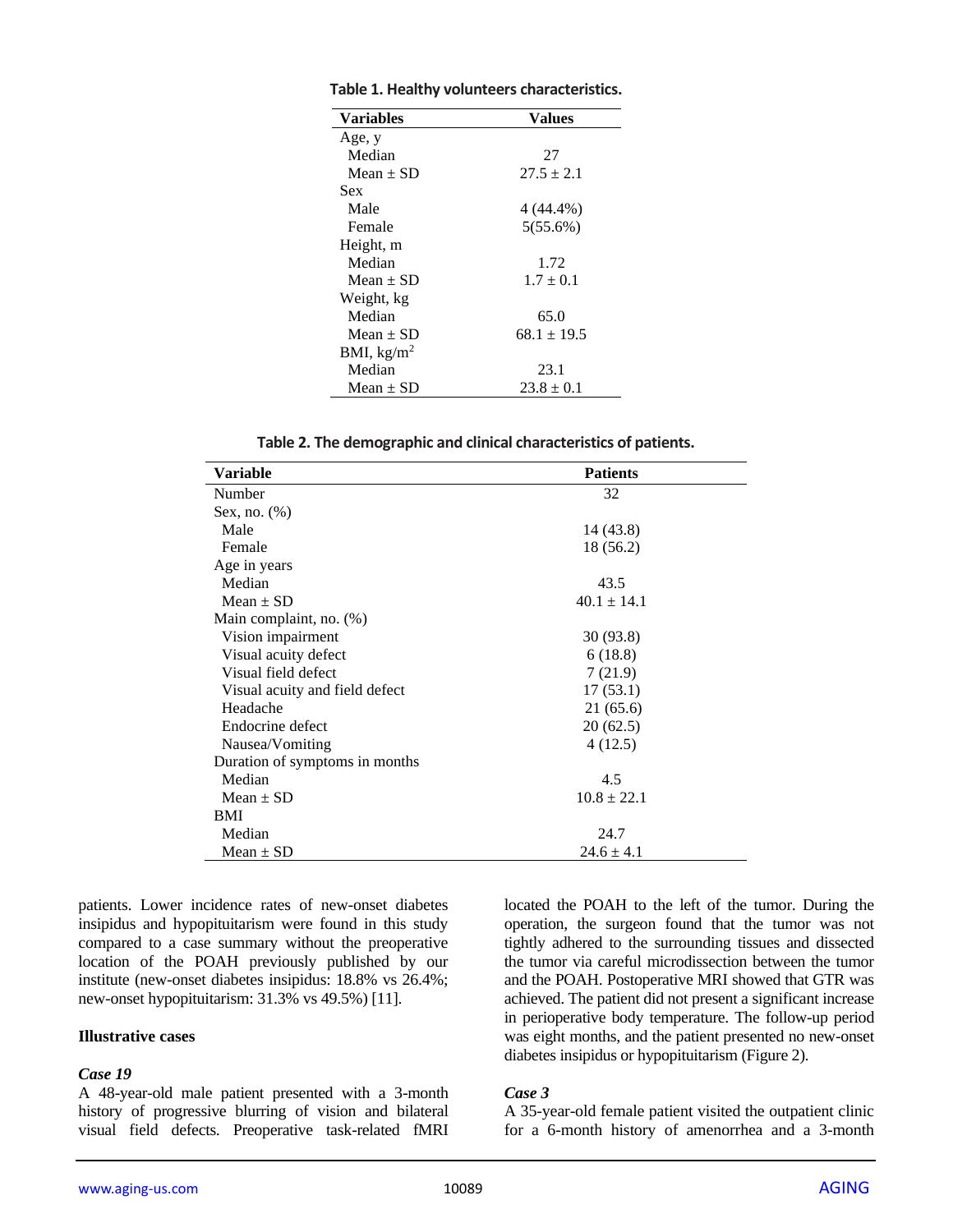| <b>Patient</b> | <b>Lesion volume</b> | The location of | The location of | <b>Tumour</b>    | The integrity |            |
|----------------|----------------------|-----------------|-----------------|------------------|---------------|------------|
|                | in $cm3$             | the tumour      | <b>POA</b>      | resection degree | of pt         | Pathology  |
| $sub_0$        | 5.3                  | sup             | pos-sup         | <b>GTR</b>       | com-pt        | <b>ACP</b> |
| $sub_0$        | 2.2                  | int-sup         | ant-sup         | <b>GTR</b>       | com-pt        | <b>ACP</b> |
| $sub_03$       | 26.3                 | sup             | right           | <b>NTR</b>       | non-pt        | <b>ACP</b> |
| $sub_0$        | 27.7                 | sup             | pos-sup         | <b>GTR</b>       | non-pt        | <b>ACP</b> |
| $sub_0$        | 6.9                  | sup             | pos-sup         | <b>GTR</b>       | par-pt        | <b>ACP</b> |
| $sub_0$ 6      | 5.1                  | sup             | pos-sup         | <b>GTR</b>       | par-pt        | PCP        |
| $sub_0$        | 2.3                  | sup             | pos-sup         | <b>GTR</b>       | com-pt        | <b>ACP</b> |
| $sub_0$ 8      | 39.3                 | int-sup         | pos-sup         | <b>GTR</b>       | non-pt        | <b>ACP</b> |
| $sub_0$        | 1.5                  | sup             | left            | <b>GTR</b>       | com-pt        | <b>ACP</b> |
| $sub_1$ 10     | 25.3                 | sup             | right           | <b>GTR</b>       | non-pt        | PCP        |
| $sub_11$       | 2.3                  | sup             | right           | <b>GTR</b>       | par-pt        | <b>ACP</b> |
| $sub_12$       | 16.2                 | sup             | pos-sup         | <b>NTR</b>       | non-pt        | <b>ACP</b> |
| $sub_13$       | 1.6                  | int-sup         | left            | <b>GTR</b>       | com-pt        | <b>ACP</b> |
| $sub_14$       | 3.8                  | int-sup         | left            | <b>GTR</b>       | par-pt        | <b>PCP</b> |
| $sub_15$       | 2.1                  | sup             | right           | <b>GTR</b>       | com-pt        | <b>ACP</b> |
| $sub_16$       | 3.9                  | int-sup         | right           | <b>GTR</b>       | par-pt        | <b>PCP</b> |
| $sub_17$       | 9.4                  | sup             | right           | <b>GTR</b>       | par-pt        | <b>ACP</b> |
| $sub_18$       | 4.3                  | int-sup         | pos-sup         | <b>GTR</b>       | com-pt        | <b>ACP</b> |
| $sub_1$ 19     | 19.1                 | int-ven         | left            | <b>GTR</b>       | par-pt        | <b>ACP</b> |
| $sub_2$ 20     | 6.4                  | sup             | right           | <b>GTR</b>       | par-pt        | <b>PCP</b> |
| $sub_2$ 21     | 13.9                 | int-sup         | ant-sup         | <b>GTR</b>       | non-pt        | <b>ACP</b> |
| $sub_222$      | 3.5                  | int-ven         | ant-sup         | <b>GTR</b>       | com-pt        | <b>ACP</b> |
| $sub_2$ 23     | 6.4                  | sup             | pos-sup         | <b>GTR</b>       | par-pt        | <b>ACP</b> |
| $sub_2$ 24     | 23.6                 | sup             | right           | <b>GTR</b>       | par-pt        | <b>ACP</b> |
| $sub_225$      | 6.6                  | sup             | right           | <b>GTR</b>       | par-pt        | PCP        |
| $sub_2$ 26     | 13.9                 | sup             | right           | <b>NTR</b>       | non-pt        | <b>ACP</b> |
| $sub_2$        | 1.7                  | int-sup         | right           | <b>GTR</b>       | com-pt        | <b>ACP</b> |
| $sub_2$ 28     | 19.3                 | sup             | ant-sup         | <b>NTR</b>       | non-pt        | <b>ACP</b> |
| $sub_2$ 29     | 17.1                 | int-ven         | ant-sup         | <b>GTR</b>       | non-pt        | <b>ACP</b> |
| $sub_3$ 0      | 6.9                  | sup             | right           | <b>GTR</b>       | par-pt        | <b>ACP</b> |
| $sub_31$       | 5.6                  | int-sup         | pos-sup         | <b>GTR</b>       | par-pt        | <b>ACP</b> |
| $sub_32$       | 4.7                  | int-sup         | pos-sup         | <b>GTR</b>       | par-pt        | <b>ACP</b> |

**Table 3. Tumour characteristics.**

sup=suprasellar; int-supr=intra-suprasellar; int-ven=intra-third ventricle; pos-sup=posterosuperior; ant-sup= anterosuperior; GTR=gross-total resection; NTR= near-total resection; par-pt= partial pituitary stalk; non-pt=none pituitary stalk; compt=complete pituitary stalk; ACP=adamantinomatous craniopharyngioma; PCP=papillary craniopharyngioma.

history of progressive blurring of vision and bilateral visual field defects. Preoperative task-related fMRI located the POAH to the right of the tumor. During the operation, the tumor adhered very tightly to the POAH, and the part of the tumor that adhered tightly to the hypothalamus was not forcibly removed. Postoperative coronal postcontrast T1-weighted MRI showed that the retained tumor closely adhered to the POAH. No significant increase in body temperature was observed during the perioperative period. The follow-up period was six months, and the patient presented no new-onset diabetes insipidus or hypopituitarism (Figure 3).

# *Case 12*

A 57-year-old male patient presented with a 6-month history of visual impairment and headache. Preoperative task-related fMRI located the POAH to the posterosuperior of the tumor. Based on the POAH location identified before surgery, the surgeon removed the tumor through the CPC approach combined with the EETLT approach. Postoperative MR images showed that GTR was achieved. The patient did not present central hyperthermia, diabetes insipidus or hypopituitarism during the follow-up period (9 months) (Figure 4).

# **DISCUSSION**

In this study, we designed an experiment to locate the POAH using task-related fMRI before surgery in patients with CPs. We found that cold and warm stimuli applied to cutaneous thermoreceptors could activate the POAH and resulted in a significant single positive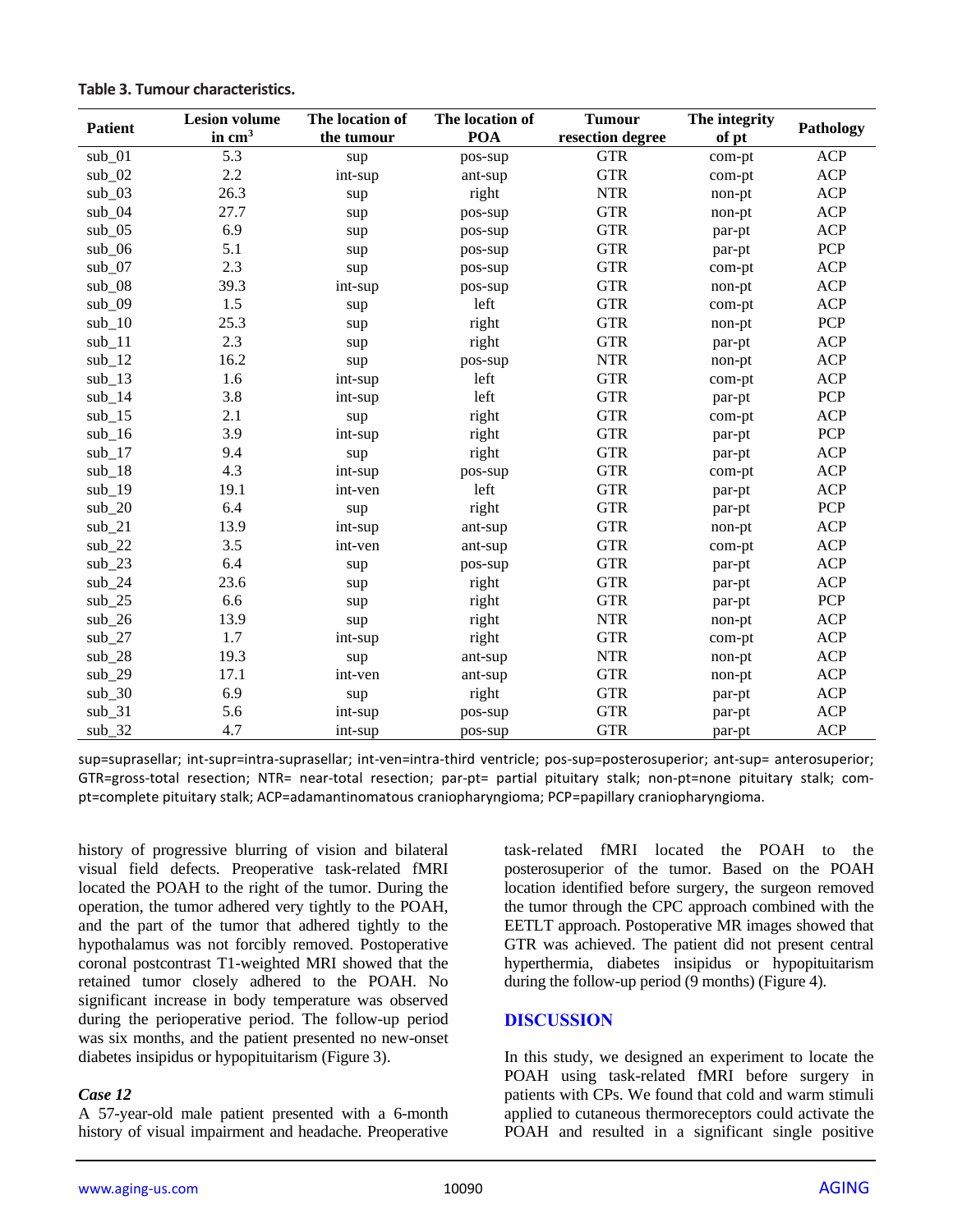

Figure 1. (A, C) show the activated POAH of the hypothalamus in an HV and a CP patient, respectively. The pseudo color indicates the t-value of the activation strength. The orange arrow indicated the activated POAH in the subject. In Figure 1C, the green dotted line was drawn to mark the boundary of the tumor. (**B**, **D**) show the BOLD responses to cold and warm stimuli in HVs and patients, respectively. (**E**) shows the beta values of warm and cold stimuli between patients and HVs. The BOLD activity in patients was significantly higher than that in HVs in response to both cold and warm stimuli. \*: P<0.05. POAH: preoptic and anterior hypothalamic region; HV: healthy volunteer; CP: craniopharyngioma; BOLD: blood oxygen level-dependent.



**Figure 2. Preoperative midsagittal contrast-enhanced T1-weighted MRI scans showed a suprasellar solid tumor, and the coronal task-related fMRI showed the activated POAH of the hypothalamus in case 19.** The orange arrow indicated the activated POAH. The postoperative sagittal and coronal contrast-enhanced T1-weighted MRI showed that GTR was achieved. Intraoperative photographs of subject 19 showed that the tumor was not tightly adhered to the surrounding tissues, and the tumor was sharply separated from the surrounding tissues through the CPC approach. After complete resection of the tumor, the midbrain aqueduct and hypothalamus could be observed. No significant increase in body temperature was observed during the perioperative period. fMRI: functional magnetic resonance imaging; POAH: preoptic and anterior hypothalamic region; GTR: gross total resection; CPC: chiasm-pituitary corridor; OC: optic chiasma; T: tumor.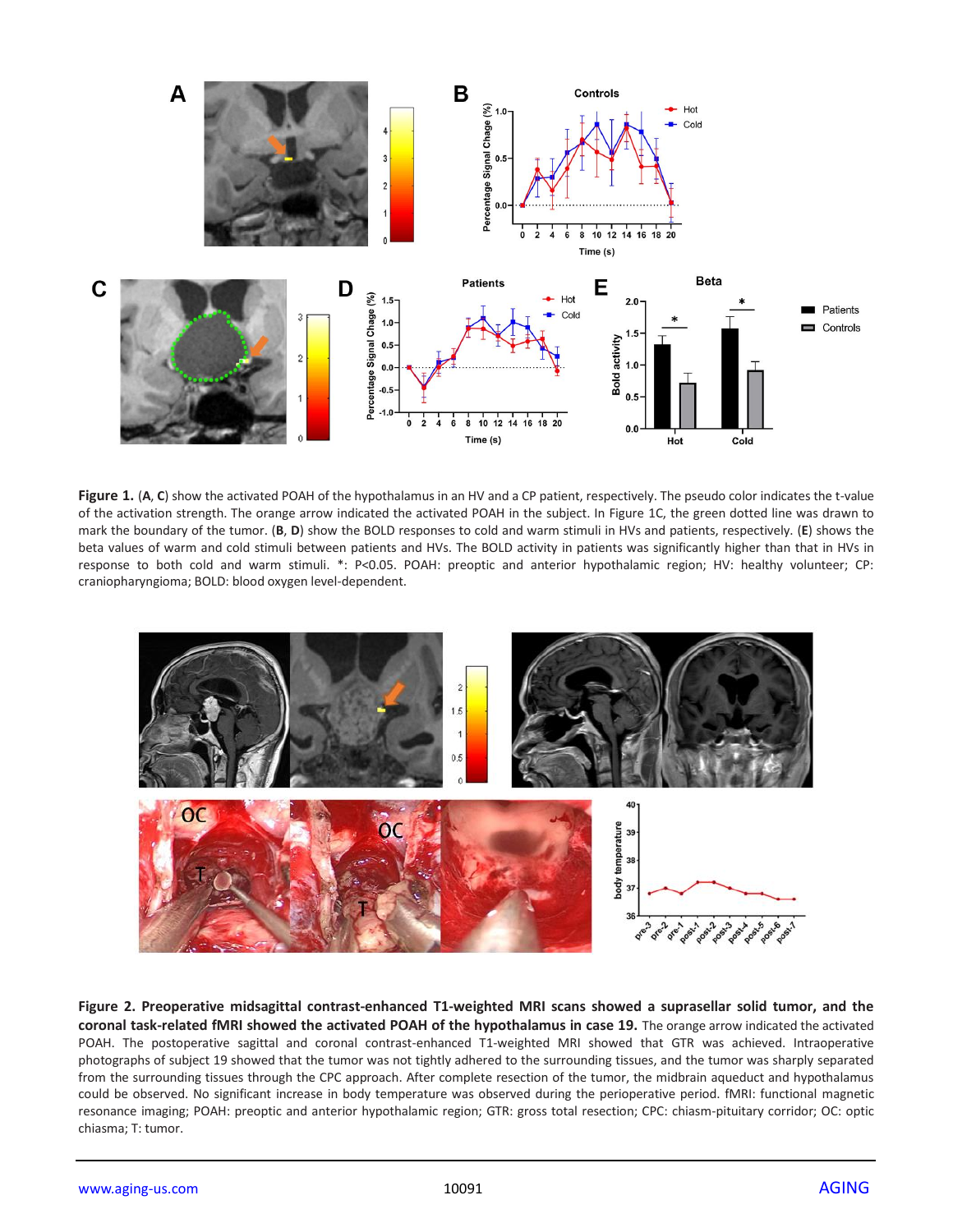

**Figure 3. Preoperative midsagittal contrast-enhanced T1-weighted MRI scans revealed a large solid tumor extending up into the third ventricle, and the coronal task-related fMRI showed the activated POAH of the hypothalamus in case 3.** The orange arrow indicated the activated POAH. The postoperative sagittal and coronal contrast-enhanced T1-weighted MRI showed that NTR was achieved. The blue arrow indicated the tumor that unremoved. Intraoperative photographs showed that the tumor adhered tightly to the surrounding tissues, especially the POAH of the hypothalamus, which was localized preoperatively. To protect the function of the hypothalamus, the part of the tumor that adhered closely to the hypothalamus was not forcibly removed. No significant increase in body temperature was observed during the perioperative period. fMRI: functional magnetic resonance imaging; POAH: preoptic and anterior hypothalamic region; NTR: near-total resection; T: tumor.



**Figure 4. Preoperative midsagittal contrast-enhanced T1-weighted MRI scans showed a large solid tumor involving the third ventricle, and the coronal task-related fMRI showed the activated POAH of the hypothalamus in case 12.** The orange arrow indicated the activated POAH. The postoperative sagittal and coronal contrast-enhanced T1-weighted MRI showed that GTR was achieved. Intraoperative photographs showed that the tumor was removed through the CPC approach combined with the EETLT approach. After complete resection of the tumor, the midbrain aqueduct and hypothalamus could be observed. No significant increase in body temperature was observed during the perioperative period. fMRI: functional magnetic resonance imaging; POAH: preoptic and anterior hypothalamic region; GTR: gross total resection; CPC: chiasm-pituitary corridor; EETLT: endoscopic endonasal trans-lamina terminalis approach; OC: optic chiasma; T: tumor.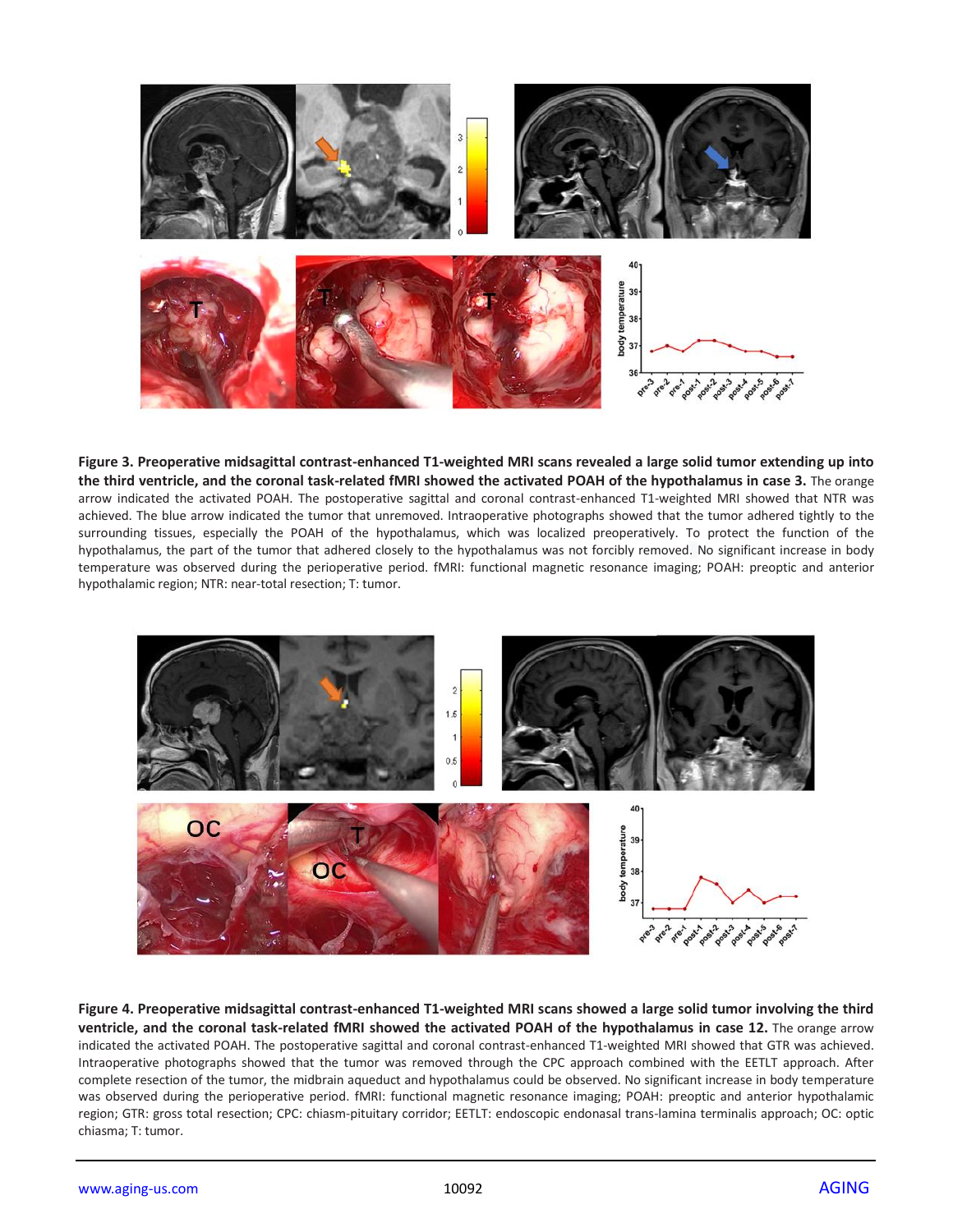hypothalamic BOLD response in both HVs and patients with CPs. The BOLD response in patients to both cold and warm stimuli was significantly higher than that in HVs (P=0.03). Identifying the location of the POAH before surgery may help surgeons evaluate the relationship between the CP and the hypothalamus and select an appropriate surgical method to protect the function of the hypothalamus.

An essential factor affecting the postoperative quality of life in CP patients is hypothalamic injury [12]. The hypothalamus is composed of different functional nuclei that release hormones and regulate body temperature. The major nuclei in the POAH include the supraoptic and paraventricular nuclei. Surgical injury to the POAH can cause central hyperthermia, diabetes insipidus and hypopituitarism [13]. The hypothalamus and its nuclei are small, and the signal change in the BOLD response is difficult to image through conventional task-related fMRI [9]. The regulation of the constant body core temperature (TCORE) can be modeled as a reflex, with both feedback and feedforward mechanisms impinging on the integrative circuitry of the POAH [14]. The primary thermoregulatory feedforward sensory signal derives from cold and warm thermoreceptors in the skin. Stimulation of the subcutaneous temperature is strongly influenced by the level of cutaneous blood flow, bringing warm blood from the core into conductive contact with the ambient environment. Stimulation of warm and cold thermoreceptors in the skin activates warm-sensitive neurons in the POAH of the hypothalamus and then activates thermoeffectors and cutaneous vasoconstriction to maintain TCORE [15]. Our experimental design aimed to activate the POAH by stimulating cutaneous thermoreceptors with water at temperatures of  $0^{\circ}$  C and 60° C and to locate the hypothalamus by task-related fMRI. In this study, when the subjects were stimulated, they remained still for a short time, and the results could accurately reflect the response of the hypothalamus to cold and hot thermal stimulation, through which the position of the hypothalamus could be precisely located. Based on our results, we successfully located and distinguished the POAH in both HVs and patients with CPs. In patients with CPs, the POAH was displaced by the tumor, and the region of the significantly positive BOLD signal response around the tumor was speculated to be the POAH.

The POAH of the hypothalamus plays a crucial role in the regulation of temperature, but the activity of functional hypothalamic responses to cold and warm stimuli in the skin remains controversial [16]. Autonomous thermoregulatory responses to ambient temperature changes, including skin chills caused by cold skin and skin vasodilation caused by skin warmth, transmit thermal sensory signals from the skin to the

POAH through the spinoparabrachial pathway [17]. Several studies have reported the use of task-related fMRI to analyze the activity of hypothalamic responses to the consumption temperature and energy (i.e., glucose content) [18, 19]. Jeroen et al. (2005) found a prolonged decrease in the fMRI signal in the hypothalamus following glucose ingestion, and this decrease was dosedependent [19]. In 2018, Jeroen et al. reported that hypothalamic activity responds similarly to hypothermia and glucose stimulation, and their results suggest that the hypothermia most often associated with the consumption of sugary drinks can lead to a feeling of fullness in the hypothalamus or, more likely, a thirst-quenching response [20]. Although water at low temperatures triggers a hypothalamic response, the temperature was not found to have a stimulatory effect on glucose consumption. In our study, we found an increased BOLD signal immediately after the cold and warm stimuli were applied to the skin, and the BOLD responses of the patients were significantly higher than those of the HVs with both cold and warm stimuli  $(P=0.03)$ . We speculated that due to compression of the hypothalamus by the tumor, the patients with CPs might have been more sensitive to thermal stimulation, resulting in a stronger response by the hypothalamus.

For CPs with large volumes, especially CPs involving the third ventricle, the fMRI results could help surgeons evaluate the relationship between the tumor and the hypothalamus before treatment. Appropriate awareness of the relationship between these lesions and the hypothalamic nuclei is helpful when selecting an appropriate surgical approach to avoid surgical hypothalamic injury. In this study, the POAH was located anterosuperior to the tumor in 5 patients (15.6%). The EEFLT approach was not used for tumor resection in these patients. In total, 2 patients underwent GTR through the EETLT approach combined with the CPC approach, and the POAH was preoperatively localized to the left of and posterosuperior to the tumor in these two cases. During the operation, based on the preoperative location of the POAH, we sharply dissected the tumor from the hypothalamus with more patience, focusing on the POAH of the hypothalamus.

In our study, only one patient developed central hyperthermia on the first day after the operation (the highest body temperature was  $39.5^{\circ}$  C), and the average body temperatures of all patients were 37.93±0.77° C over the first three days after the operation and 37.19±0.59° C over 4-7 days after the operation. We did not find any studies that have reported the incidence of central hyperthermia in patients with CPs, so we could not compare our results with those of other studies. However, some studies have reported that central hyperthermia might result in postoperative death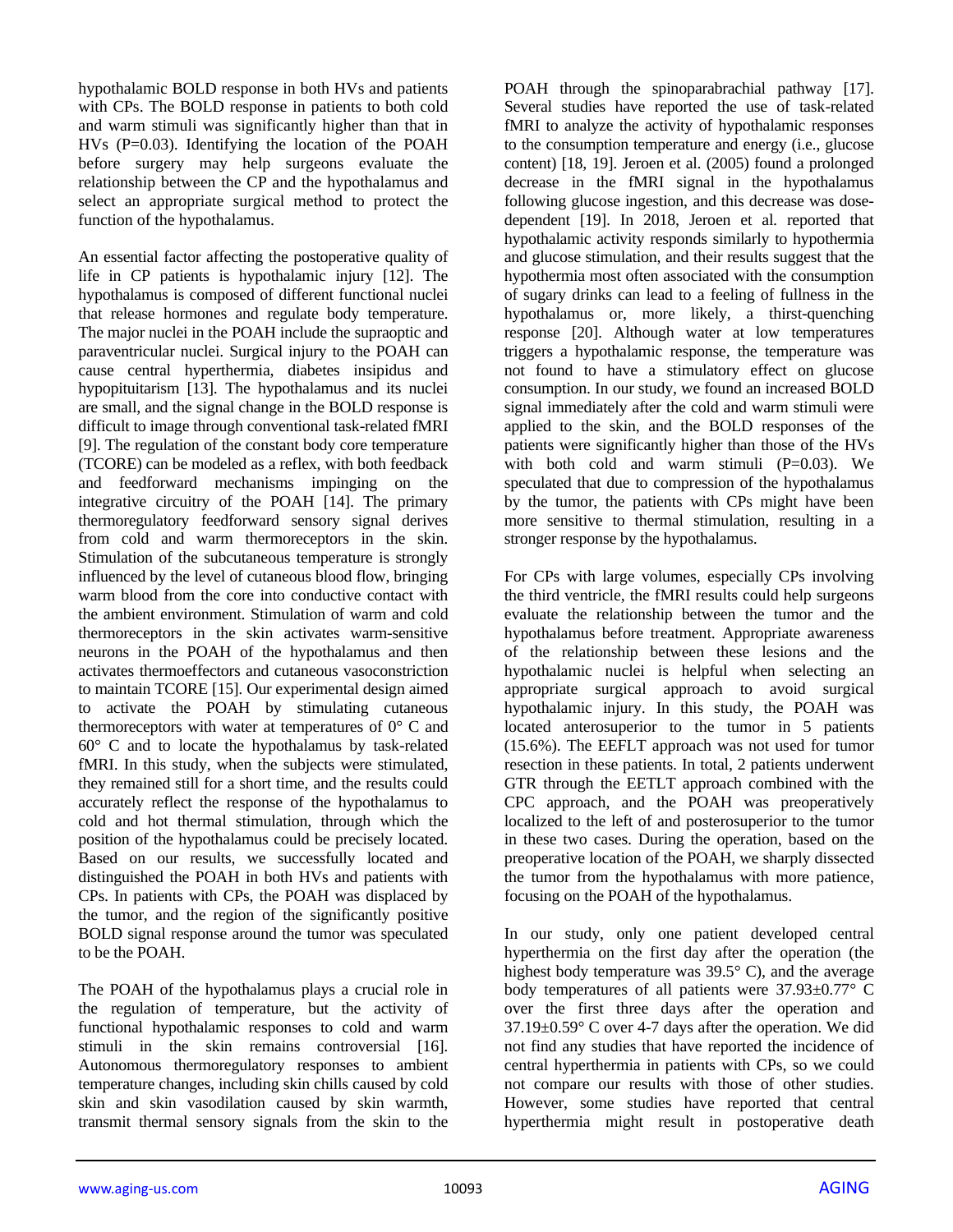[21, 22]. A lower incidence of complications related to hypothalamic injury was also achieved in this study compared to a previous study without the preoperative location of the POAH published by our institute (newonset diabetes insipidus: 18.8% vs 26.4%; new-onset hypopituitarism: 31.3% vs 49.5%) [11]. The clinical results showed that preoperative localization of the POAH is useful to protect the hypothalamus for tumor resection.

A limitation of our study is that the patients with CPs did not always remain still for a long period during the scan, and only one scan session occurred. If patients can remain still for a long time, several scanning sessions should be implemented to locate the POAH of the hypothalamus more precisely. A second limitation is that temperature stimulation can activate only the anterior hypothalamus; thus, we could judge only the relationship between the tumor and the anterior hypothalamus preoperatively.

# **CONCLUSIONS**

Thermal stimulation of cutaneous thermoreceptors could activate the POAH on task-related fMRI and resulted in a significant positive BOLD response in the hypothalamus in both HVs and patients with CPs. The patients with CPs were more sensitive to thermal stimulation. Pretreatment localization of the POAH may help surgeons protect the hypothalamus during surgery and reduce the incidence of postoperative complications related to hypothalamic injury.

# **MATERIALS AND METHODS**

# **Participants**

Nine healthy adult volunteers (HVs) participated in this study. The individuals with the following conditions were excluded: 1. a history of neurodegenerative, neurodevelopmental, or psychiatric diseases; 2. substance use disorders involving alcohol or heroin; 3. an inability to complete the MRI examinations; and 4. pre-processing issues (i.e., head motion).

A total of thirty-two patients with primary CPs who underwent surgical treatment in the Department of Neurosurgery, Beijing Tiantan Hospital, Capital Medical University, were enrolled in our study. The inclusion criteria for the patient group were as follows: 18-70 years of age; confirmation that the tumor was in the suprasellar and/or third ventricle regions; and histologically proven CPs. The exclusion criteria were as follows: 1. a history of stroke, cerebral trauma, brain surgery or brain radiotherapy, or other intracranial abnormalities (i.e., an arachnoid cyst); 2. an inability to

complete the MRI examinations; and 3. pre-processing issues (i.e., head motion).

This study was approved by the Medical Ethics Committee of Beijing Tiantan Hospital. Written informed consent was obtained from the legal representatives of all the patients and all the HVs in accordance with the Declaration of Helsinki.

# **Experimental procedure**

The hypothalamus is a small area in the brain involved in releasing hormones and regulating body temperature [23]. The POAH of the hypothalamus is the center of feedforward regulation of reflex thermoregulation [24], contains numerous thermosensitive neurons and receives feedforward thermosensory signals from cutaneous thermoreceptors [25]. Primary cold and warm cutaneous thermoreceptors synapse on somatosensory dorsal horn (DH) neurons in the spinal cord and send projections to the pontine lateral parabrachial nucleus (LPB) [26–28]. The cutaneous thermoreceptor signaling from the LPB to the POAH drives feedforward thermoregulatory responses (Figure 5) [29, 30].

An ice-water mixture at  $0^{\circ}$  C (cold stimulus) and a warm compress bag at  $60^{\circ}$  C (warm stimulus) were used to stimulate cold and warm cutaneous thermoreceptors. A balanced-design stimulus was administered during the fMRI scan by an independent person at the State Key Laboratory of Brain and Cognitive Science, Institute of Biophysics, Chinese Academy of Sciences, according to task prompts. Task-related fMRI included ten cold blocks (ice-water mixture at  $0^{\circ}$  C) and ten warm blocks (warm compress bag at 60° C) interleaved with rest blocks. The cold and warm blocks lasted 12 s, and the rest block lasted 8 s. A countdown prompted the operator to start and end the stimulus five seconds before the end of each block (Figure 6). The participant was in the supine position in the scanner in the 64-channel head coil.

# **MRI data acquisition and analysis**

All subjects were scanned on a 3.0-T Siemens scanner (Siemens Healthineers, Erlange, Germany) at the Beijing MRI Center for Brain Research, Institute of Biophysics, Chinese Academy of Sciences, with a 64 channel head coil. The T1-weighted images were obtained with a 3D sagittal magnetization prepared rapid acquisition gradient echo (MPRAGE) sequence (resolution  $= 0.8$  mm isotropic voxels; field of view  $=$  $256 \times 240$  mm<sup>2</sup>; slices = 224; flip angle =  $8^\circ$ ; TI/TR/TE  $= 1000/2400/2.22$  ms; data matrix= 320  $\times$  300; bandwidth = 220 Hz/px; iPAT = 2). A gradient echo planar imaging sequence was used to acquire the taskrelated fMRI data covering the whole thalamus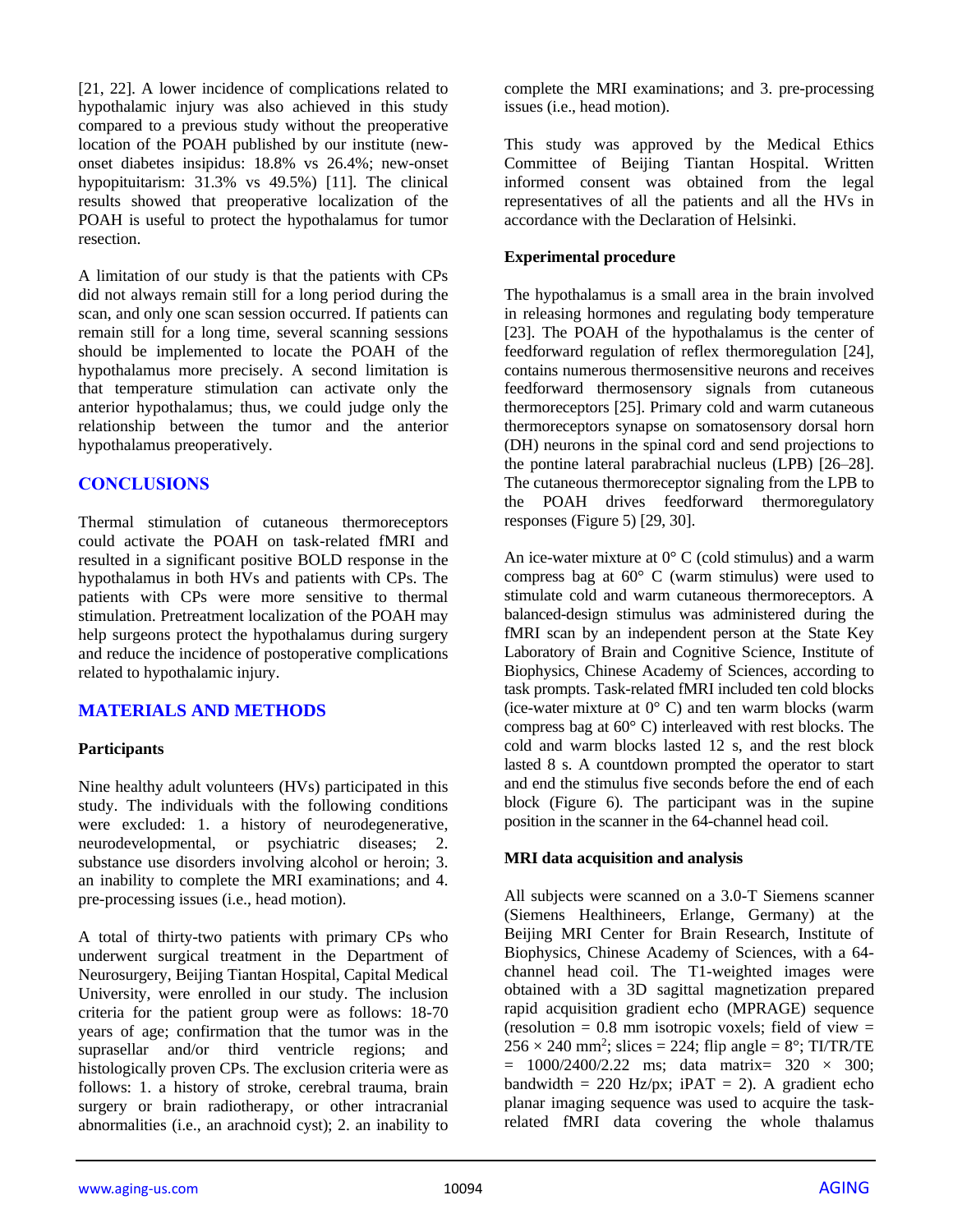

Figure 5. A schematic of the feedback regulation mechanism of the TCORE circuit integrating the POAH. TCORE feedback sensory signals come from thermoreceptors in the skin. Then, the signals are transmitted to the DH. Cutaneous thermoreceptor signals from the DH to the POAH that drive feedforward thermoregulatory responses are integrated with a variety of currently unidentified inputs in the LPB of the pons. TCORE: constant body core temperature; POAH: preoptic and anterior hypothalamic region; DH: dorsal horn; LPB: lateral parabrachial nucleus.



Figure 6. A schematic of the experimental operation. The subject was lying supine in the scanner in the 64-channel head coil. The researcher administered a balanced-design stimulus according to task prompts. A countdown prompted the operator to start and end the stimulus five seconds before the end of each block.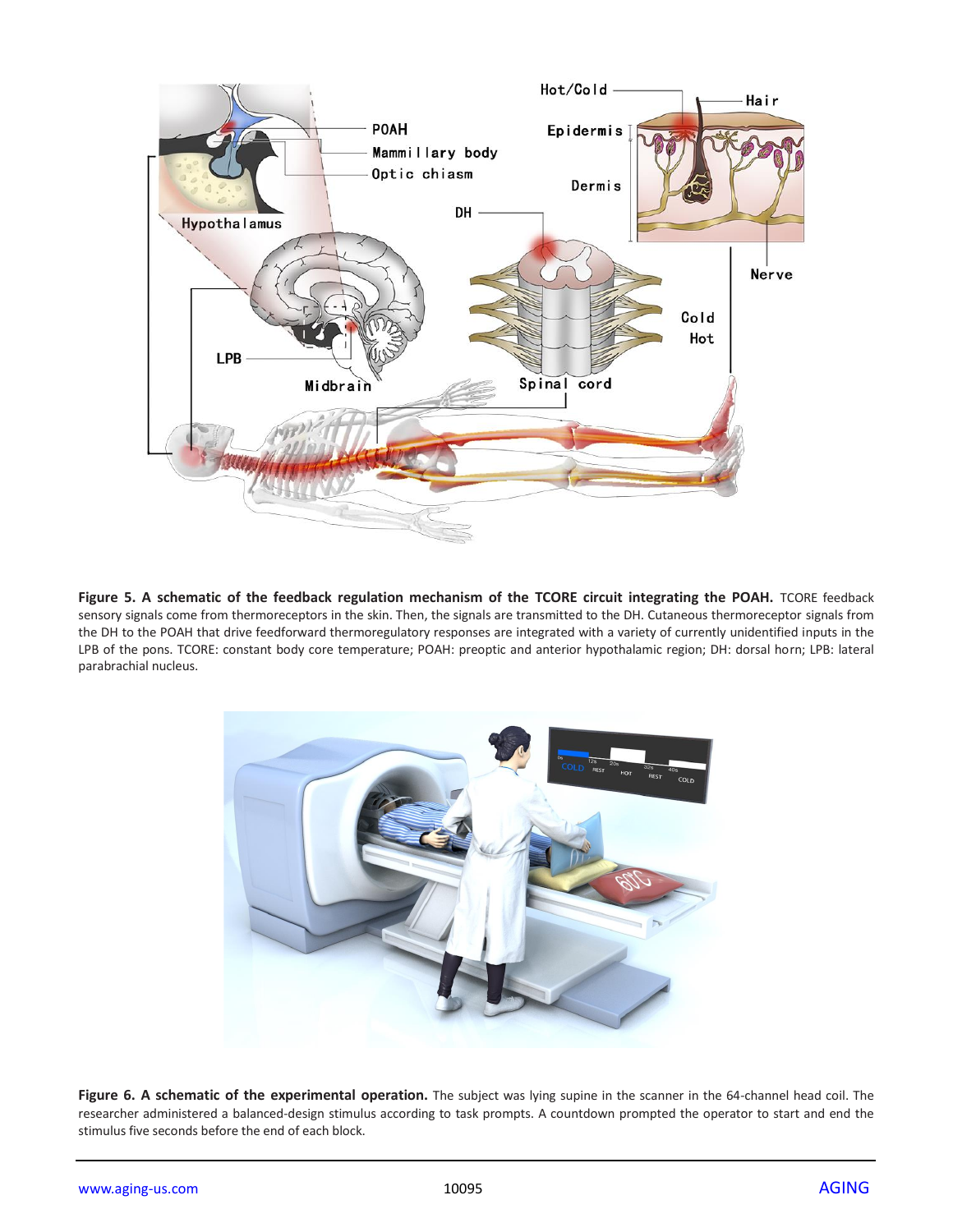(resolution  $= 1.4$  mm isotropic voxels; field of view  $=$  $192 \times 192$  mm2; slices = 50; flip angle = 90°, TR/TE =  $2000/31$  ms; iPAT = 2).

BOLD fMRI data were pre-processed using the Statistical Parametric Mapping toolbox (SPM12, [http://www.fil.ion.ucl.ac.uk/spm\)](http://www.fil.ion.ucl.ac.uk/spm) in the MATLAB environment (MATHWORKS, CA, United States). The pre-processing procedure included slice timing, motion correction, co-registering fMRI images to T1-weighted images, and smoothing. Then, a general linear model was used to analyze the activation strength of each stimulus.

In HVs, based on T1-weighted images, the activated functional BOLD response in the hypothalamus was used as the region of interest (ROI) to observe the functional POAH response to the cold and warm stimuli. In patients, the activated functional BOLD response around the tumor was used as the ROI to locate the POAH and observe the functional POAH response to the thermal stimuli.

#### **Surgical strategies based on the location of the POAH**

The endoscopic endonasal approach (EEA) was applied in all patients. Based on the location of the activated POAH, we divided the POAH position into four types according to the location of the POAH relative to the tumor: left, right, posterosuperior and anterosuperior. The tumor was first debulked to depress the tumor capsule. Once the tumor was debulked and decompressed, the surgeon dissected the extracapsular tumor away from the hypothalamus via careful microdissection based on the preoperative location of the POAH on fMRI. We sharply dissected the tumor from the hypothalamus under direct vision of the interface between the tumor and hypothalamus to avoid hypothalamic injury. For large tumors involving the third ventricle, if the POAH was located anterosuperior to the tumor, the endoscopic endonasal trans-lamina terminalis (EETLT) approach was not used to remove the tumor to protect the POAH, and if the POAH was not located anterosuperior to the tumor, the EETLT approach combined with or without the chiasm-pituitary corridor (CPC) approach could be considered for tumor removal.

Gross total resection (GTR) was defined as resection without visible remnant tumor according to an intraoperative assessment and postoperative MRI. The perioperative body temperature, extent of resection and endocrine outcomes were collected to evaluate the significance of this method.

# **Statistical analysis**

Uncorrected P values <0.05 were deemed significant for all tests. The threshold was increased to distinguish the single activated area around the tumor to locate the POAH in patients with CPs. All fMRI results are reported as the percentage of BOLD signal changes relative to the BOLD signal at the beginning of each stimulus. For presentation purposes, data were pooled into "second" data points, and the start of each stimulus was considered the baseline BOLD response. Unpaired samples were analyzed using the Mann-Whitney U test or the Kruskal-Wallis test, while paired samples were assessed using the Wilcoxon t test. Differences correlating to an error of probability with  $P < 0.05$  were considered statistically significant. Two-way ANOVA was used to determine whether significant differences existed between cold and warm stimuli and in BOLD values between the HVs and patients.

# **Abbreviations**

CPs: craniopharyngiomas; fMRI: functional magnetic resonance imaging; POAH: preoptic and anterior hypothalamic region; HVs: healthy volunteers; DH: dorsal horn; LPB: lateral parabrachial nucleus; BOLD: blood oxygen level-dependent; EEA: endoscopic endonasal approach; GTR: gross total resection; NTR: near-total resection; TCORE: constant body core temperature; CPC: chiasm-pituitary corridor; EETLT: endoscopic endonasal trans-lamina terminalis approach.

# **AUTHOR CONTRIBUTIONS**

Conception and design: Songbai Gui, Jie Kang, and Zhentao Zuo; Conducted experiments: Jie Kang, Lu Jin, Yuanyu Shi, Zhentao Zuo; Analysis and interpretation of data: Songbai Gui, Jie Kang, Taoyang Yuan, Zhentao Zuo; Drafting the article: Jie Kang and Songbai Gui, Lei Cao; Critically revising the article: all authors. Approved the final version of the manuscript on behalf of all authors: Songbai Gui. Study supervision: all authors.

# **ACKNOWLEDGMENTS**

We would like to thank all the participants and volunteers for taking part in this study. This manuscript was edited for English language with the help of AJE (American Journal Experts: an English language editing company).

# **CONFLICTS OF INTEREST**

The authors report no conflicts of interest concerning the materials or methods used in this study or the findings specified in this paper.

# **FUNDING**

This study is supported by the Beijing Municipal Science and Technology Commission (Grant No.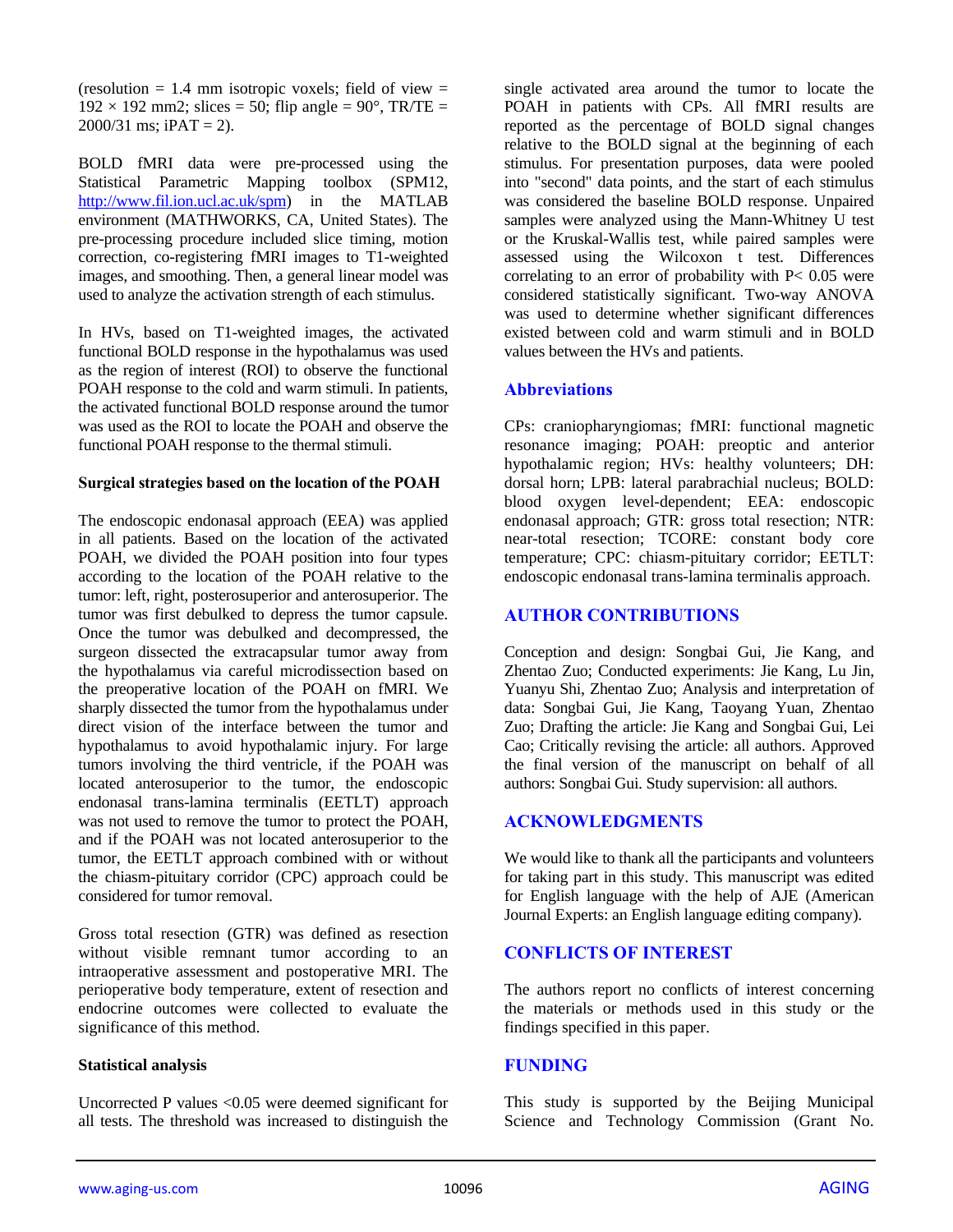Z191100006619087), a Ministry of Science and Technology of China grant (2019YFA0707103), a National Nature Science Foundation of China grant (31730039), and the Strategic Priority Research Program of Chinese Academy of Science (XDB32010300). The authors report no conflict of interest concerning the materials or methods used in this study or the findings specified in this paper.

# **REFERENCES**

- 1. Sterkenburg AS, Hoffmann A, Gebhardt U, Warmuth-Metz M, Daubenbüchel AM, Müller HL. Survival, hypothalamic obesity, and neuropsychological/ psychosocial status after childhood-onset craniopharyngioma: newly reported long-term outcomes. Neuro Oncol. 2015; 17:1029–38. <https://doi.org/10.1093/neuonc/nov044> PMID[:25838139](https://pubmed.ncbi.nlm.nih.gov/25838139)
- 2. Müller HL. Craniopharyngioma. Endocr Rev. 2014; 35:513–43. <https://doi.org/10.1210/er.2013-1115> PMID[:24467716](https://pubmed.ncbi.nlm.nih.gov/24467716)
- 3. Dho YS, Kim YH, Se YB, Han DH, Kim JH, Park CK, Wang KC, Kim DG. Endoscopic endonasal approach for craniopharyngioma: the importance of the relationship between pituitary stalk and tumor. J Neurosurg. 2018; 129:611–19. <https://doi.org/10.3171/2017.4.JNS162143> PMID[:28960155](https://pubmed.ncbi.nlm.nih.gov/28960155)
- 4. Walter EJ, Carraretto M. The neurological and cognitive consequences of hyperthermia. Crit Care. 2016; 20:199. <https://doi.org/10.1186/s13054-016-1376-4> PMID[:27411704](https://pubmed.ncbi.nlm.nih.gov/27411704)
- 5. Özyurt J, Müller HL, Warmuth-Metz M, Thiel CM. Hypothalamic tumors impact gray and white matter volumes in fronto-limbic brain areas. Cortex. 2017; 89:98–110. <https://doi.org/10.1016/j.cortex.2017.01.017>

PMID[:28259055](https://pubmed.ncbi.nlm.nih.gov/28259055)

- 6. Özyurt J, Thiel CM, Lorenzen A, Gebhardt U, Calaminus G, Warmuth-Metz M, Müller HL. Neuropsychological outcome in patients with childhood craniopharyngioma and hypothalamic involvement. J Pediatr. 2014; 164:876–881.e4. <https://doi.org/10.1016/j.jpeds.2013.12.010> PMID[:24507865](https://pubmed.ncbi.nlm.nih.gov/24507865)
- 7. Müller HL, Merchant TE, Warmuth-Metz M, Martinez-Barbera JP, Puget S. Craniopharyngioma. Nat Rev Dis Primers. 2019; 5:75. <https://doi.org/10.1038/s41572-019-0125-9> PMID[:31699993](https://pubmed.ncbi.nlm.nih.gov/31699993)
- 8. Glover GH. Overview of functional magnetic resonance imaging. Neurosurg Clin N Am. 2011; 22:133–39, vii. <https://doi.org/10.1016/j.nec.2010.11.001> PMI[D:21435566](https://pubmed.ncbi.nlm.nih.gov/21435566)
- 9. Billot B, Bocchetta M, Todd E, Dalca AV, Rohrer JD, Iglesias JE. Automated segmentation of the hypothalamus and associated subunits in brain MRI. Neuroimage. 2020; 223:117287. <https://doi.org/10.1016/j.neuroimage.2020.117287> PMI[D:32853816](https://pubmed.ncbi.nlm.nih.gov/32853816)
- 10. Rehman T, deBoisblanc BP. Persistent fever in the ICU. Chest. 2014; 145:158–65. <https://doi.org/10.1378/chest.12-2843> PMI[D:24394828](https://pubmed.ncbi.nlm.nih.gov/24394828)
- 11. Lei C, Chuzhong L, Chunhui L, Peng Z, Jiwei B, Xinsheng W, Yazhuo Z, Songbai G. Approach selection and outcomes of craniopharyngioma resection: a singleinstitute study. Neurosurg Rev. 2020. [Epub ahead of print].

<https://doi.org/10.1007/s10143-020-01370-8> PMI[D:32827306](https://pubmed.ncbi.nlm.nih.gov/32827306)

- 12. Wijnen M, Olsson DS, van den Heuvel-Eibrink MM, Hammarstrand C, Janssen JA, van der Lely AJ, Johannsson G, Neggers SJ. Excess morbidity and mortality in patients with craniopharyngioma: a hospital-based retrospective cohort study. Eur J Endocrinol. 2018; 178:93–102. <https://doi.org/10.1530/EJE-17-0707> PMI[D:29046325](https://pubmed.ncbi.nlm.nih.gov/29046325)
- 13. Wijnen M, Olsson DS, van den Heuvel-Eibrink MM, Hammarstrand C, Janssen JA, van der Lely AJ, Johannsson G, Neggers SJ. The metabolic syndrome and its components in 178 patients treated for craniopharyngioma after 16 years of follow-up. Eur J Endocrinol. 2018; 178:11–22. <https://doi.org/10.1530/EJE-17-0387> PMI[D:28882980](https://pubmed.ncbi.nlm.nih.gov/28882980)
- 14. Duan B, Xu XZ. How to break a fever: a feedback circuit for body temperature control. Neuron. 2019; 103:179–81.

<https://doi.org/10.1016/j.neuron.2019.06.023> PMI[D:31319045](https://pubmed.ncbi.nlm.nih.gov/31319045)

- 15. Wang TA, Teo CF, Åkerblom M, Chen C, Tynan-La Fontaine M, Greiner VJ, Diaz A, McManus MT, Jan YN, Jan LY. Thermoregulation via Temperature-Dependent PGD2 Production in Mouse Preoptic Area. Neuron. 2019; 103:309–322.e7. <https://doi.org/10.1016/j.neuron.2019.04.035> PMID: 31151773
- 16. Tan CL, Knight ZA. Regulation of body temperature by the nervous system. Neuron. 2018; 98:31–48. <https://doi.org/10.1016/j.neuron.2018.02.022> PMI[D:29621489](https://pubmed.ncbi.nlm.nih.gov/29621489)